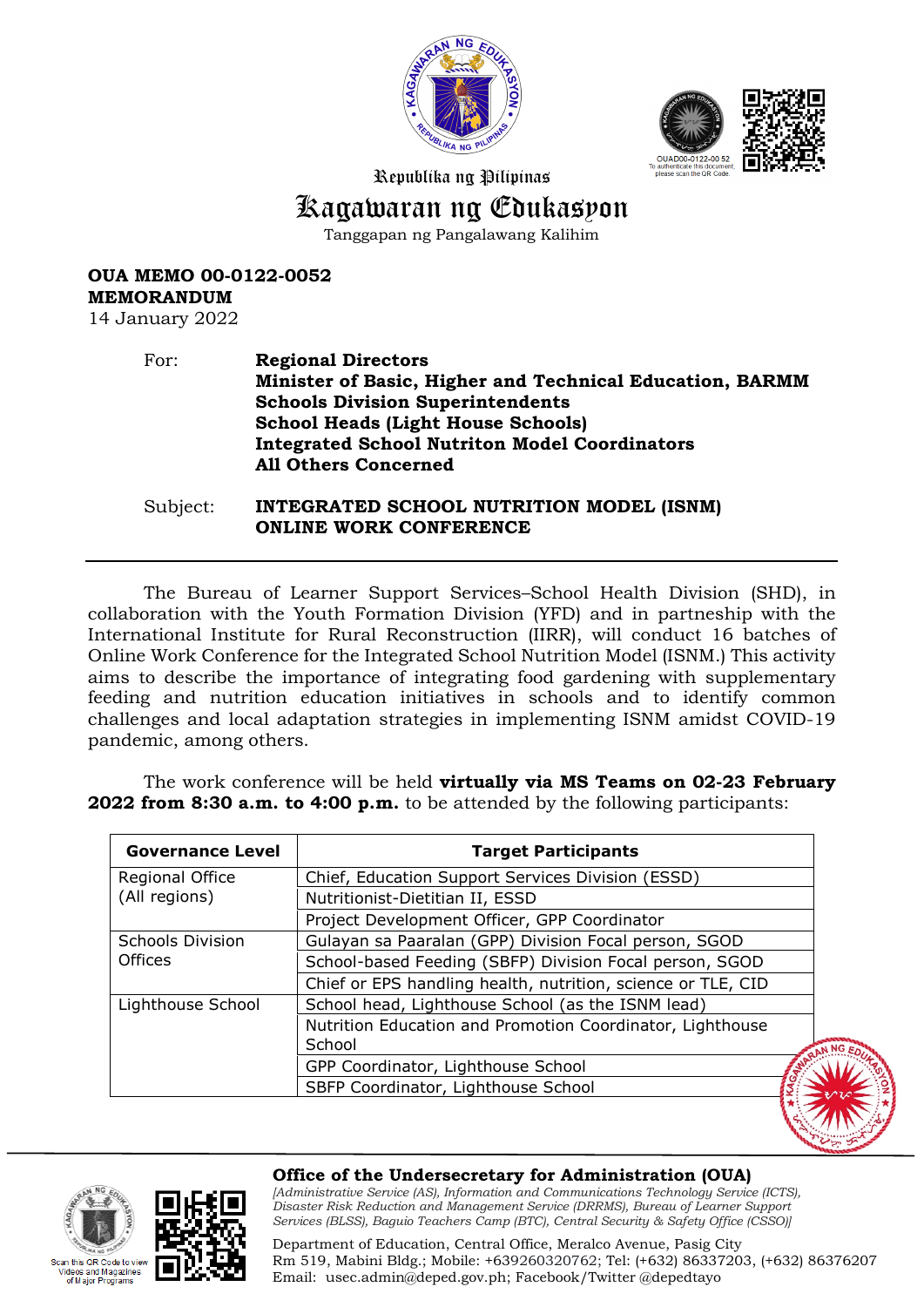Attached are the Schedule of the Work Conference for participating Regions and Schools Division Offices **(Annex A)** and Program Flow **(Annex B)**, for reference.

All participants are expected to pre-register using the Google form that can be accessed at <https://bit.ly/ISNMWCRegistration> and will be provided the meeting link a day before the conduct of work conference as scheduled.

In relation to this, all program coordinators assigned in the Lighthouse Schools shall accomplish the online survey from 12-28 January 2022 to collect data on challenges encountered and scaling out activities (echo-trainings and seed exchange events) conducted by Lighthouse Schools within SY 2020-2021, which can be accessed at <https://bit.ly/3FWX6oH>

All attendees shall receive a **Certificate of Participation** through the Professional Development Learning Management System (PD-LMS) using the link <https://bit.ly/ISNMWCPDLMS> (**Enrolment Key:** 2022ISNMWC) after accomplishing the evaluation form.

For questions and concerns, please contact Ms. Belinda C. Beltran, Nutritionist-Dietitian III, or Ms. Christine Isabel B. Buenvenida, Health Education Officer II, at (02) 8632-9935 or email at [blss.shd@deped.gov.ph](mailto:blss.shd@deped.gov.ph).

For immediate and appropriate action.

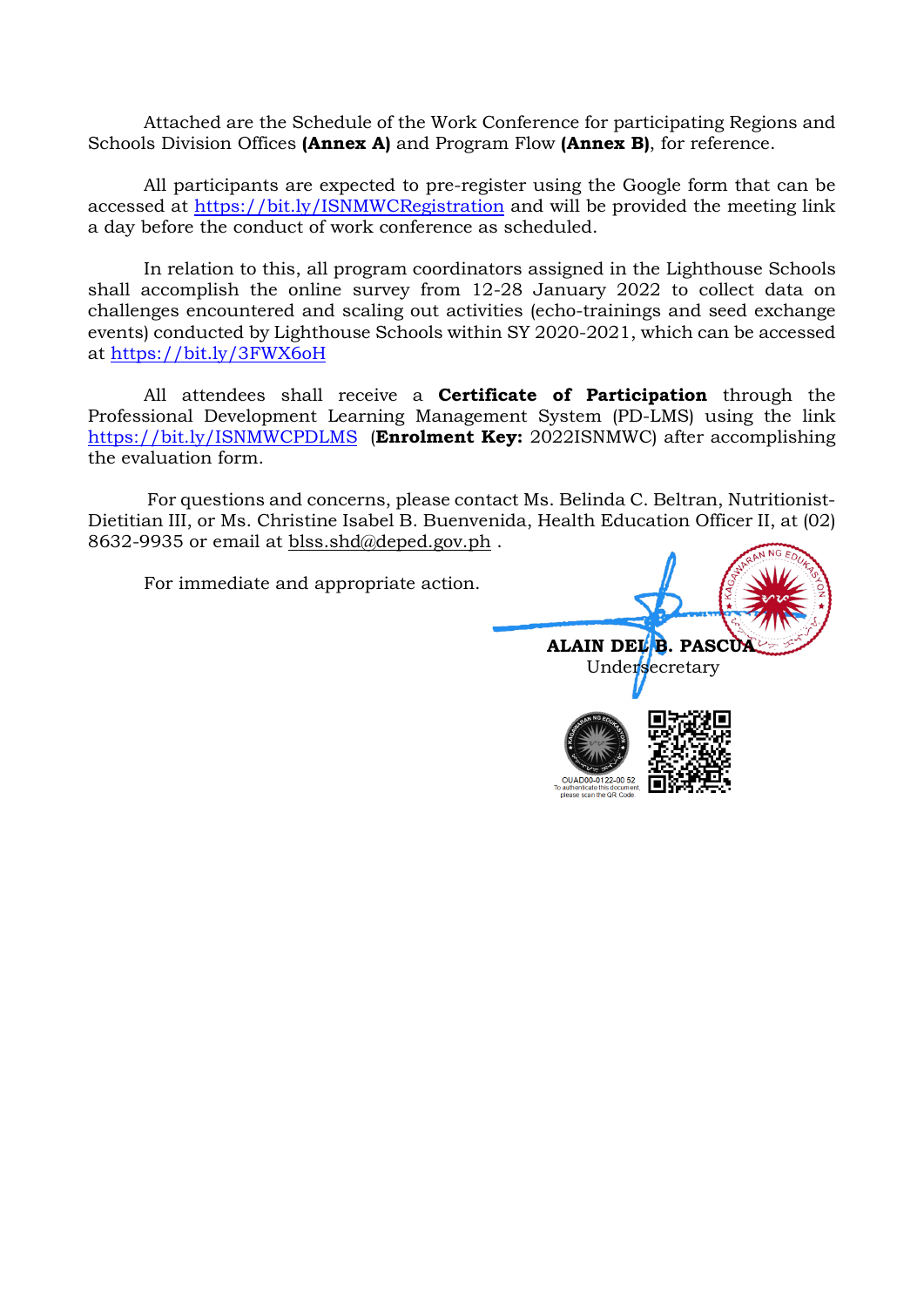### **Annex A**

## **Schedule of the Online Work Conference for the Integrated School Nutrition Model (ISNM) for Participating Regions and Schools Divisision Offices**

| <b>Date</b><br>2022 | Batch #        | <b>Region</b>                                  | # of Pax |
|---------------------|----------------|------------------------------------------------|----------|
| February 2          | $\mathbf{1}$   | 4A (Cavite Province)*                          | 121      |
| February 7          | $\overline{2}$ | 4A (Cavite cities & Quezon Province & cities)* | 107      |
| February 9          | 3              | Batangas, Rizal and Laguna SDOs                | 117      |
|                     | $\overline{4}$ | $\mathbf{1}$                                   | 87       |
| February 11         | 5              | 2 and CAR                                      | 108      |
|                     | 6              | 5                                              | 81       |
| February 14         | $\overline{7}$ | <b>NCR</b>                                     | 99       |
|                     | 8              | 4B and 9                                       | 100      |
| February 16         | 9              | 3                                              | 111      |
|                     | 10             | 6                                              | 115      |
| February 17         | 11             | $\overline{7}$                                 | 117      |
|                     | 12             | 8                                              | 81       |
| February 21         | 13             | 10                                             | 87       |
|                     | 14             | <b>CARAGA</b>                                  | 75       |
| February 23         | 15             | 11                                             | 67       |
|                     | 16             | 12 & BARMM                                     | 114      |

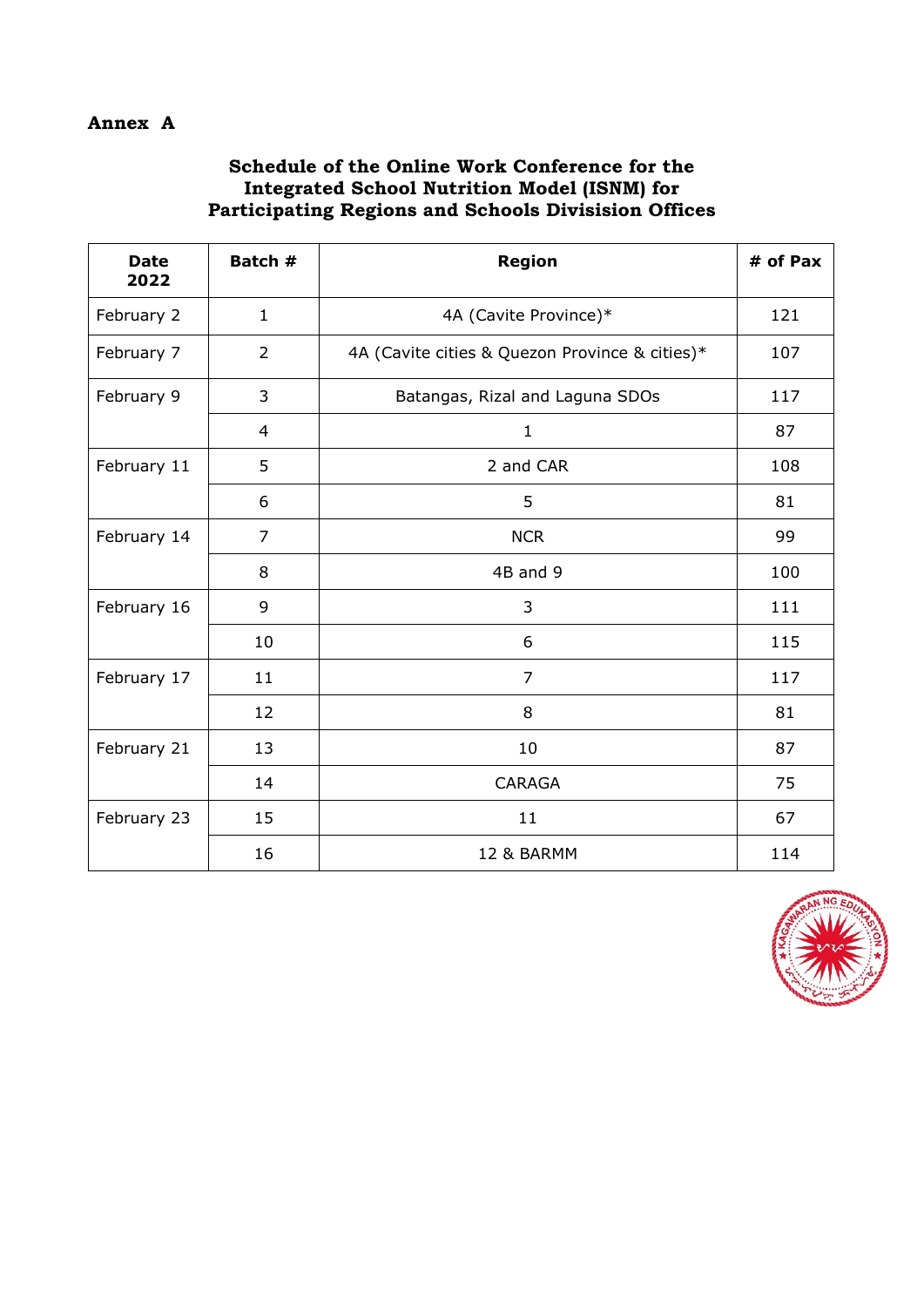# **Annex B**

|  |  | <b>ISNM Work Conference Program Flow</b> |  |  |
|--|--|------------------------------------------|--|--|
|--|--|------------------------------------------|--|--|

| <b>Time</b>        | <b>Duration</b><br>(min) | <b>Proposed Program</b>                                                                                                                                                                                       | <b>Methodology</b>                                                                                                                             | <b>Resource</b><br><b>Speaker</b>                                                          |
|--------------------|--------------------------|---------------------------------------------------------------------------------------------------------------------------------------------------------------------------------------------------------------|------------------------------------------------------------------------------------------------------------------------------------------------|--------------------------------------------------------------------------------------------|
| 8:30<br>AM         | 20                       | <b>Preliminaries</b><br>Opening Prayer<br><b>House Rules</b><br><b>Opening Remarks</b>                                                                                                                        |                                                                                                                                                | Lope Santos,<br>III Director,<br><b>BLSS</b>                                               |
|                    |                          | <b>Inspirational Message</b><br><b>Session Overview</b><br>Pre-quiz                                                                                                                                           | Google forms                                                                                                                                   | Alain Del B.<br>Pascua, OUA                                                                |
| 8:50<br><b>AM</b>  | 20                       | Session 1. Linking Food<br>gardening, Feeding and<br><b>Nutrition Education</b><br>initiatives in Schools:<br><b>Integrated School</b><br><b>Nutrition Model</b>                                              | ISNM video clip (6:22 min)<br>Pre-recorded presentation<br>on Role of Lighthouse and<br>Crop Museums (10 min)                                  | <b>Shiela</b><br>Anunciado<br>Program<br><b>Officer for</b><br>Agriculture,<br><b>IIRR</b> |
| 9:10<br>AМ         | 15                       | <b>Roles of Each Project</b><br>focal persons                                                                                                                                                                 | Pre-recorded presentation<br>on roles of ISNM, SBFP,<br>GPP and Nutri Ed<br>coordinators relevant to<br><b>ISNM</b>                            | Dr. Maria<br>Corazon<br><b>Dumlao</b><br><b>Chief, SHD</b>                                 |
| 9:25<br><b>AM</b>  | 20                       | Session 2. Ideas for<br>Growing Nutritious Local<br>Vegetables in Homes &<br>Schools                                                                                                                          | BIG video (10:48 min)<br>Container Gardening (7:48<br>min)                                                                                     |                                                                                            |
| 9:45<br><b>AM</b>  | 20                       | <b>Session 3. Love Local:</b><br>Nutrition and Culinary<br>values of Indigenous or<br>Local Vegetables                                                                                                        | Pre-recorded video<br>discussion: Nutrition and<br>Culinary value of<br>indigenous vegetables and<br>Crop menu planning tool<br>guide (20 min) |                                                                                            |
| 10:05<br>AM        | 40                       | Workshop 1. We can all<br>become Food and<br><b>Nutrition Heroes: Creative</b><br>ways to promote planting<br>and consumption of<br>indigenous vegetables<br>and nutrition to parents<br>and learners at home | Sharing Exercise using jam<br>board                                                                                                            | 7 group<br>facilitators                                                                    |
| 10:45<br><b>AM</b> | 10                       | <b>Circle of ISNM Parent</b><br><b>Ambassadors</b>                                                                                                                                                            | A short video clip showing<br>good practices from a<br>Lighthouse school who has<br>a group of ISNM parent<br>champions will be shown          | <b>TBD</b>                                                                                 |